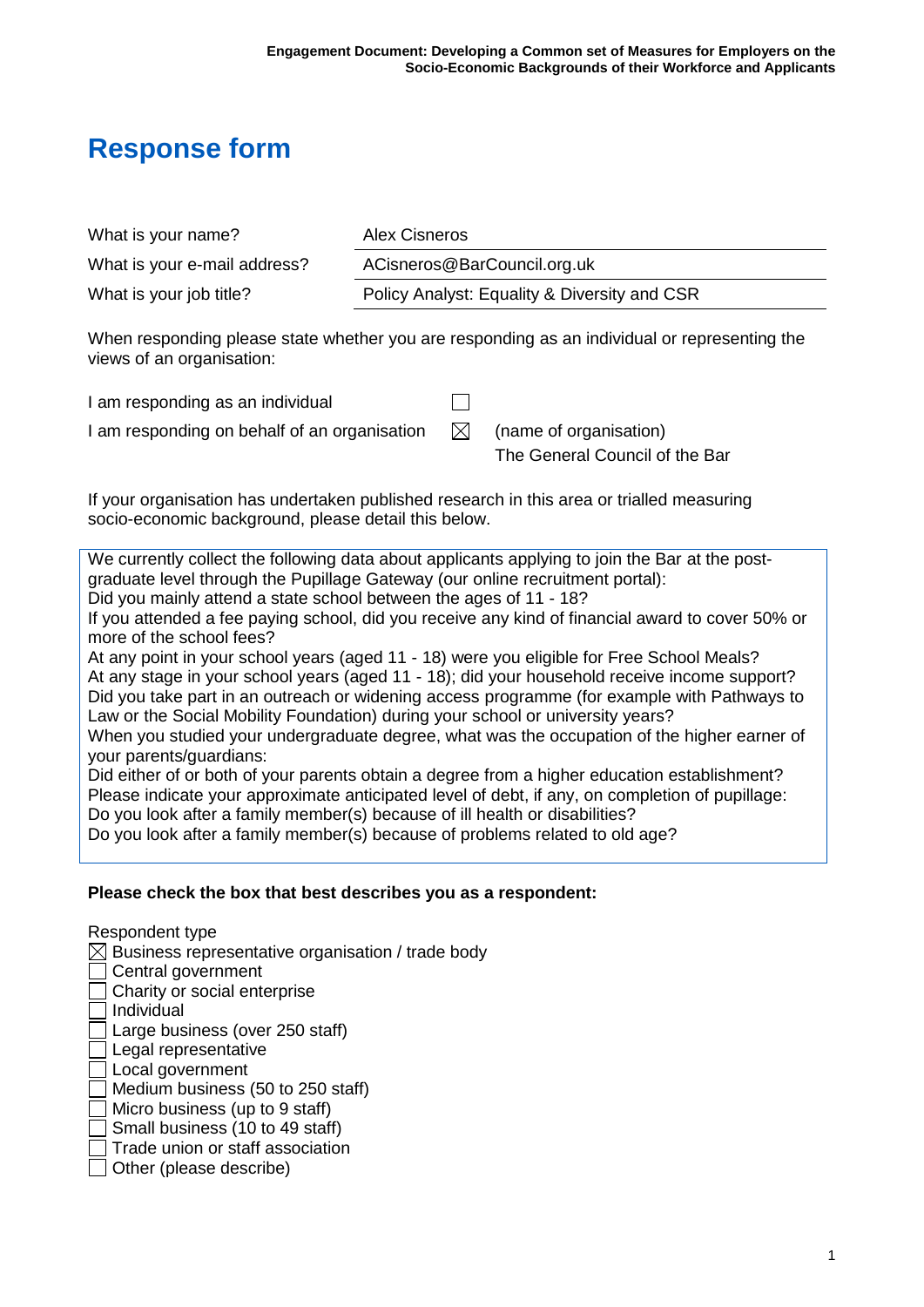#### **If you are responding as an employer, which sector is your organisation most typically associated with?**

#### **Question 1**

Figure 1 (page 5) sets out our thoughts on the important characteristics for the socio-economic background measures. Which of these are most important to you?

|                                         | Not important at all | $\overline{2}$ | $\mathbf{3}$ | $\overline{4}$ | 5<br><b>Highly important</b> | Don't know |
|-----------------------------------------|----------------------|----------------|--------------|----------------|------------------------------|------------|
| <b>Accurate measure of disadvantage</b> |                      |                | ⊠            | ᄀ              |                              |            |
| <b>Accessibility</b>                    |                      |                | Г            |                | $\boxtimes$                  |            |
| <b>Comparability</b>                    |                      |                | $\Box$       |                | $\boxtimes$                  |            |
| <b>Verifiability</b>                    | $\boxtimes$          |                | $\Box$       | ×.             |                              |            |
| <b>Likely to elicit a response</b>      |                      |                | $\Box$       | $\boxtimes$    |                              |            |
| <b>Clarity of the measure</b>           |                      |                | $\Box$       | ٦              | $\boxtimes$                  |            |
| <b>Longevity of measure</b>             |                      |                | ⊠            | ×.             |                              |            |

Are there any other characteristics that you think should be considered?

#### **Question 2**

For each measure at Appendix 1, summarised below, please indicate with an X how suitable you consider each measure to be. To support your responses, further information about the measures is set out in Appendix 1. For some measures, the age at which a measure may be relevant is still to be determined, as there is no current consensus. If you have a view on a particular measure, please provide this information in the comments section.

Where you do not feel that you are in a position to judge the appropriateness of a particular measure, we invite you to indicate this using the 'don't know' option. 1 indicates not at all suitable, 5 indicates highly suitable.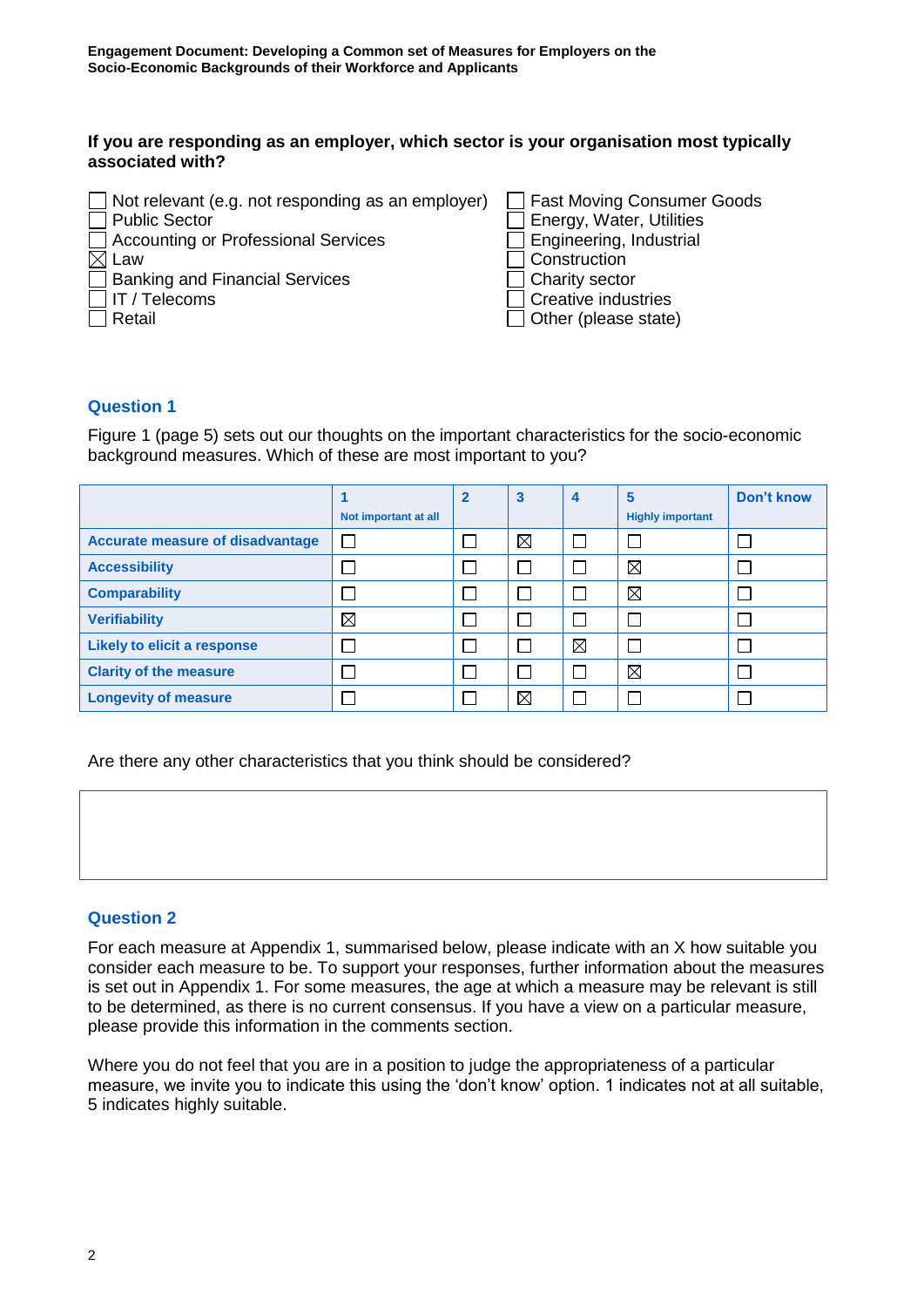|                                                        | 1<br>Not at all<br>suitable | $\overline{2}$              | 3                        | 4                        | 5<br><b>Highly</b><br>suitable | <b>Don't know</b> | Include as a key<br>measure?<br>(Yes / No / Don't know) | <b>Comments</b>                                                                                                                                              |
|--------------------------------------------------------|-----------------------------|-----------------------------|--------------------------|--------------------------|--------------------------------|-------------------|---------------------------------------------------------|--------------------------------------------------------------------------------------------------------------------------------------------------------------|
| <b>Parental income or wealth</b>                       |                             |                             |                          |                          |                                |                   |                                                         |                                                                                                                                                              |
| Parental income or wealth                              | $\boxtimes$                 | $\overline{\phantom{a}}$    | L                        |                          |                                | $\Box$            | <b>No</b>                                               | An individual may not know their<br>parent's salary.                                                                                                         |
| Parents / guardian / carer eligible for income support | $\Box$                      | $\Box$                      | $\boxtimes$              | $\sim$                   | ΙI                             | $\Box$            | Don't know                                              | An individual may not know if their<br>parent is eligible nor if the support<br>is not being received.                                                       |
| Parents / guardian / carer received income support     | $\Box$                      | $\Box$                      | $\Box$                   | $\boxtimes$              | $\Box$                         | $\Box$            | Don't know                                              | See above                                                                                                                                                    |
| Respondent was eligible for free school meals          | $\Box$                      | $\Box$                      | $\Box$                   | $\Box$                   | $\boxtimes$                    | $\Box$            | Yes                                                     | Eligibility is a more accurate<br>measure but a respondent may not<br>know if they were eligible but did<br>not receive FSM.                                 |
| Respondent received free school meals                  | $\Box$                      | $\Box$                      | $\Box$                   | $\overline{\phantom{a}}$ | ⊠                              | $\Box$            | Yes                                                     | See above re eligibility and receipt.<br>Receipt of FSM is something the<br>respondent is likely to know and is<br>therefore a relatively useful<br>measure. |
| Housing tenure                                         | $\Box$                      | $\mathcal{L}_{\mathcal{A}}$ | $\overline{\phantom{a}}$ | П                        | ⊠                              | $\Box$            | Yes                                                     |                                                                                                                                                              |
| Amenities                                              | $\boxtimes$                 | $\Box$                      | $\Box$                   | $\Box$                   | П                              | $\Box$            | <b>No</b>                                               | This measure will change<br>significantly over time, meaning<br>comparisons between cohorts are<br>impossible.                                               |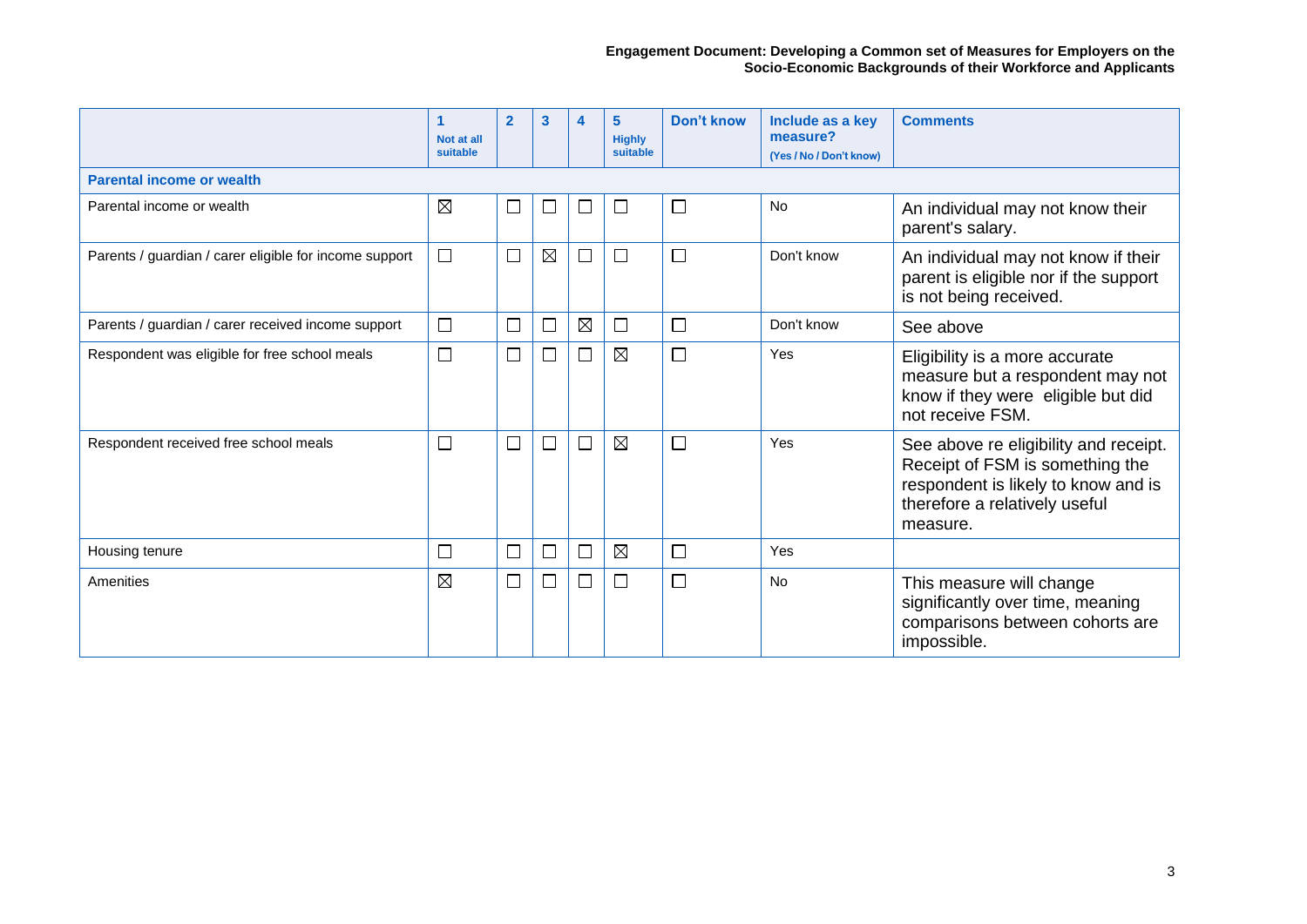#### **Engagement Document: Developing a Common set of Measures for Employers on the Socio-Economic Backgrounds of their Workforce and Applicants**

|                                                                       | 1<br>Not at all<br>suitable | $\overline{2}$              | 3           | 4      | 5<br><b>Highly</b><br>suitable | <b>Don't know</b> | Include as a key<br>measure?<br>(Yes / No / Don't know) | <b>Comments</b>                                                                                                                                                                                                                                                                                                                    |
|-----------------------------------------------------------------------|-----------------------------|-----------------------------|-------------|--------|--------------------------------|-------------------|---------------------------------------------------------|------------------------------------------------------------------------------------------------------------------------------------------------------------------------------------------------------------------------------------------------------------------------------------------------------------------------------------|
| Access to Internet at home whilst at secondary<br>school.             | $\boxtimes$                 | $\Box$                      | $\Box$      | $\Box$ | $\Box$                         | $\Box$            | <b>No</b>                                               | The Office of National Statistics<br>produced a bulletin in 2015 showed<br>that "almost all adults aged 16 to<br>24 (96%) accessed the internet 'on<br>the go". Access to the internet at<br>home is not therefore particularly<br>helpful.<br>Also see above regarding the<br>change in access and comparison<br>between cohorts. |
| Working during term time at University to support<br>own living costs | $\Box$                      | $\mathcal{L}_{\mathcal{A}}$ | $\Box$      | $\Box$ | $\Box$                         | ⊠                 | Yes                                                     | More research needed before it<br>can be known that this is a good<br>proxy for parental income.                                                                                                                                                                                                                                   |
| Level of University maintenance loan                                  | $\Box$                      | П                           | $\Box$      | $\Box$ | $\Box$                         | $\boxtimes$       | Don't know                                              | More research needed before it<br>can be known that this is a good<br>proxy for parental income                                                                                                                                                                                                                                    |
| <b>Parental job</b>                                                   |                             |                             |             |        |                                |                   |                                                         |                                                                                                                                                                                                                                                                                                                                    |
| Parent / guardian / carer's occupation                                | $\Box$                      | $\sim$                      | $\Box$      | $\Box$ | $\boxtimes$                    | $\Box$            | Yes                                                     | Parental occupation is useful as a<br>proxy for parental salary which<br>respondents are likely to know. It<br>may make sense to provide a list of<br>categories of occupation to enable<br>easier comparison and so that<br>"occupation" means more than just<br>"job title".                                                     |
| Parent / guardian / carer's job title                                 | $\boxtimes$                 | $\overline{\phantom{a}}$    | $\Box$      | $\Box$ | $\Box$                         | $\Box$            | [Select]                                                | Often meaningless and impossible<br>to compare between cohorts.                                                                                                                                                                                                                                                                    |
| Parent / guardian / carer unemployed for more than 6<br>months        | $\Box$                      | H                           | $\boxtimes$ | $\Box$ | $\Box$                         | $\Box$            | Don't know                                              | Professionals may be unemployed<br>for 6 months, so this may not be a<br>useful proxy for family income.                                                                                                                                                                                                                           |
| <b>Parental qualifications</b>                                        |                             |                             |             |        |                                |                   |                                                         |                                                                                                                                                                                                                                                                                                                                    |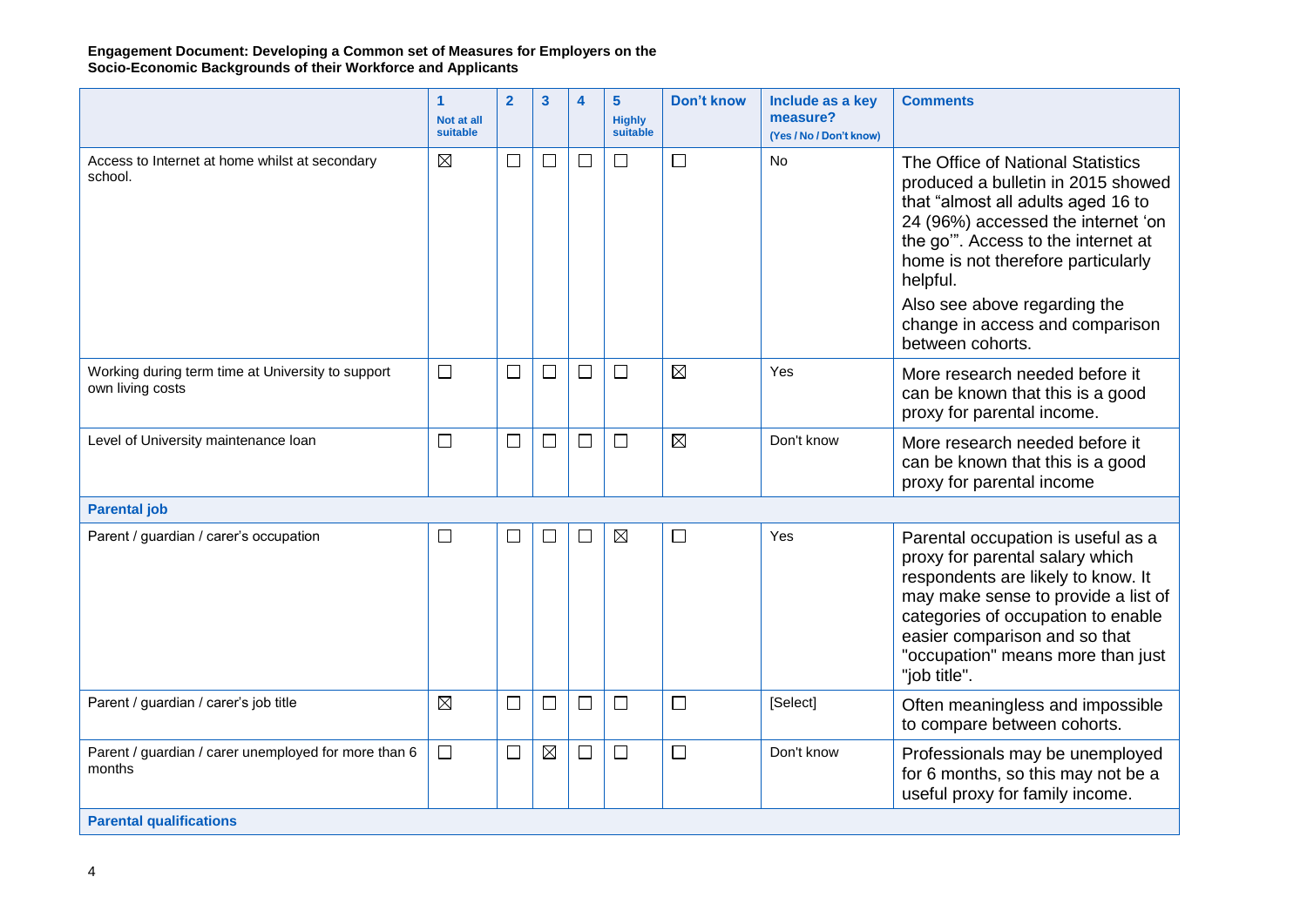**Engagement Document: Developing a Common set of Measures for Employers on the Socio-Economic Backgrounds of their Workforce and Applicants**

|                                                                                                                                                                                             | $\mathbf{1}$<br>Not at all<br>suitable | $\overline{2}$ | 3      | 4              | $5\phantom{1}$<br><b>Highly</b><br>suitable | <b>Don't know</b> | Include as a key<br>measure?<br>(Yes / No / Don't know) | <b>Comments</b>                                                                                                                                                                                    |  |  |
|---------------------------------------------------------------------------------------------------------------------------------------------------------------------------------------------|----------------------------------------|----------------|--------|----------------|---------------------------------------------|-------------------|---------------------------------------------------------|----------------------------------------------------------------------------------------------------------------------------------------------------------------------------------------------------|--|--|
| Parental / guardian / carer completion of degree                                                                                                                                            | $\Box$                                 | $\Box$         | $\Box$ | $\Box$         | $\boxtimes$                                 | $\Box$            | <b>Yes</b>                                              |                                                                                                                                                                                                    |  |  |
| Highest parental / guardian / carer qualification                                                                                                                                           | $\Box$                                 | $\Box$         | П      | $\mathbb{R}^n$ | $\boxtimes$                                 | $\Box$            | Yes                                                     |                                                                                                                                                                                                    |  |  |
| <b>Individual's education</b>                                                                                                                                                               |                                        |                |        |                |                                             |                   |                                                         |                                                                                                                                                                                                    |  |  |
| Proficiency in English (or language educated in).                                                                                                                                           | $\boxtimes$                            | $\Box$         | $\Box$ | $\Box$         | $\Box$                                      | $\Box$            | No                                                      | This would be difficult to measure.                                                                                                                                                                |  |  |
| Type of primary school attended (state, state<br>selective, independent) If independent, whether over<br>75% of fees were a government assisted or funded<br>via a bursary / scholarship)   | $\boxtimes$                            | $\Box$         | $\Box$ | $\Box$         | $\Box$                                      | $\Box$            | No                                                      | The nature of provision differs<br>across the country and is not a<br>good indicator of socio-economic<br>background.                                                                              |  |  |
| Type of secondary school attended (state, state<br>selective, independent. If independent, whether over<br>75% of fees were a government assisted or funded<br>via a bursary / scholarship) | $\Box$                                 | $\Box$         | $\Box$ | □              | $\boxtimes$                                 | $\Box$            | Yes                                                     | More research done into the<br>apropriate %                                                                                                                                                        |  |  |
| Type of institution completed further education (age<br>$16-18$                                                                                                                             | $\overline{\phantom{a}}$               | $\boxtimes$    | $\Box$ | $\mathbb{R}^n$ | $\Box$                                      | $\Box$            | No                                                      | See above in relation to primary<br>schools                                                                                                                                                        |  |  |
| Name of school attended (primary, secondary and<br>further education institution)                                                                                                           | $\boxtimes$                            | $\Box$         | $\Box$ | ⊔              | $\Box$                                      | $\Box$            | No                                                      | Employers are unlikely to have the<br>information available to them to<br>judge the quality of particular<br>schools, which may in any event<br>change over time                                   |  |  |
| Living in area of deprivation                                                                                                                                                               |                                        |                |        |                |                                             |                   |                                                         |                                                                                                                                                                                                    |  |  |
| Home postcode at age X                                                                                                                                                                      | $\boxtimes$                            | $\Box$         | $\Box$ | $\mathbf{L}$   | $\Box$                                      | $\Box$            | No                                                      | This would be difficult for many<br>employers to accurately interpret.<br>In some areas, particularly urban<br>areas, a single postcode may cover<br>a variety of socio-economic<br>circumstances. |  |  |
| <b>Personal disadvantage</b>                                                                                                                                                                |                                        |                |        |                |                                             |                   |                                                         |                                                                                                                                                                                                    |  |  |
| Whether time has been spent in care                                                                                                                                                         | $\overline{\phantom{a}}$               | $\Box$         | $\Box$ |                | $\boxtimes$                                 | $\Box$            | Yes                                                     |                                                                                                                                                                                                    |  |  |
| Whether ever had refugee or asylum status                                                                                                                                                   | $\Box$                                 | $\Box$         | $\Box$ | $\Box$         | $\boxtimes$                                 | $\Box$            | Yes                                                     |                                                                                                                                                                                                    |  |  |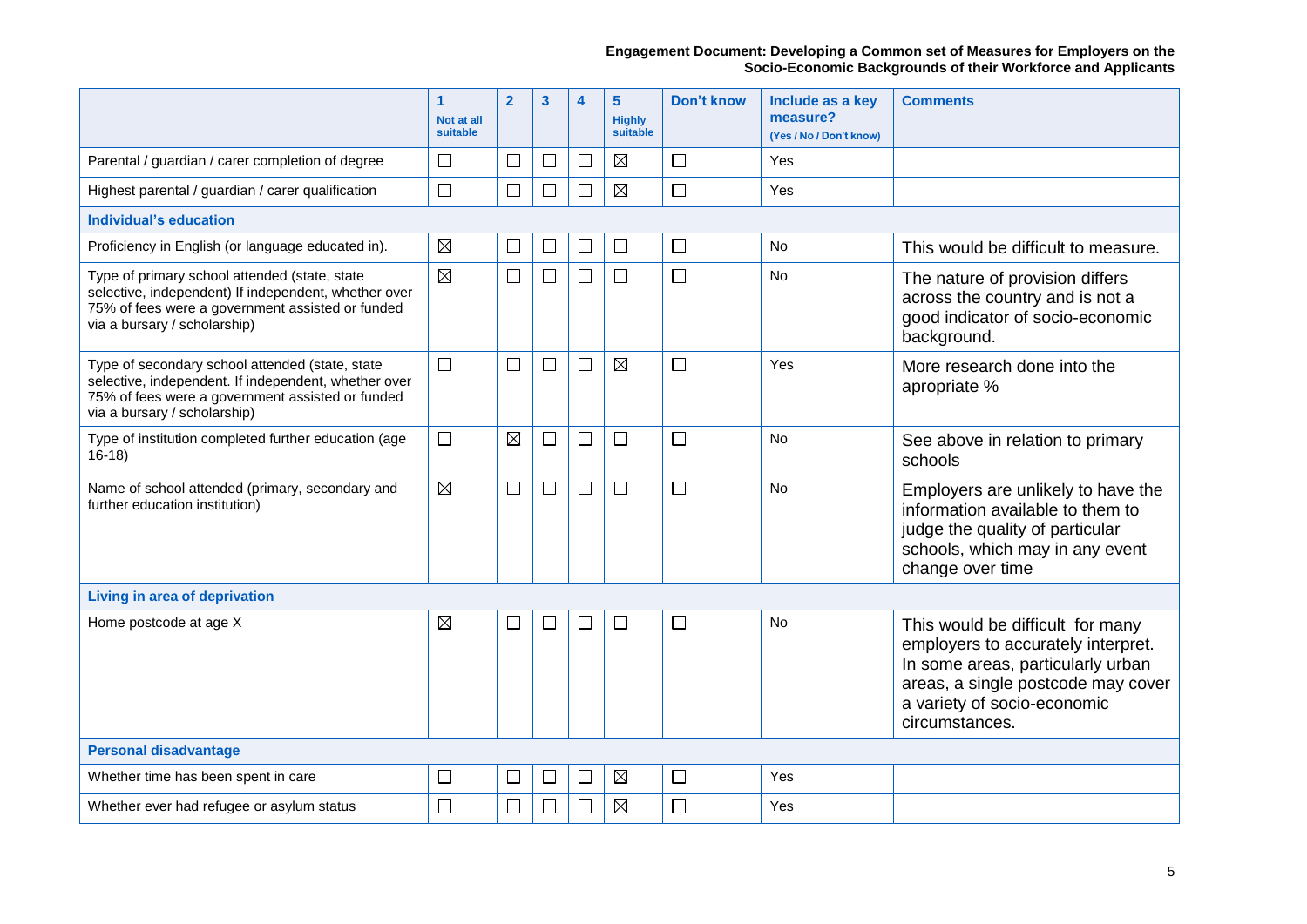#### **Engagement Document: Developing a Common set of Measures for Employers on the Socio-Economic Backgrounds of their Workforce and Applicants**

|                                          | Not at all<br>suitable | $\mathbf{2}$ | 3           |        | ಾ<br><b>Highly</b><br>suitable | Don't know | Include as a key<br>measure?<br>(Yes / No / Don't know) | <b>Comments</b> |
|------------------------------------------|------------------------|--------------|-------------|--------|--------------------------------|------------|---------------------------------------------------------|-----------------|
| Whether was a carer                      |                        |              |             |        | $\boxtimes$                    | $\Box$     | Yes                                                     |                 |
| <b>Overall subjective measure of SEB</b> |                        |              |             |        |                                |            |                                                         |                 |
| Closed self-assessment of SEB            |                        |              | $\boxtimes$ | $\Box$ |                                | $\Box$     | Don't know                                              |                 |
| Open self-assessment of SEB              |                        |              | $\boxtimes$ |        |                                | $\Box$     | Don't know                                              |                 |

Please list any additional measures that you think should be considered.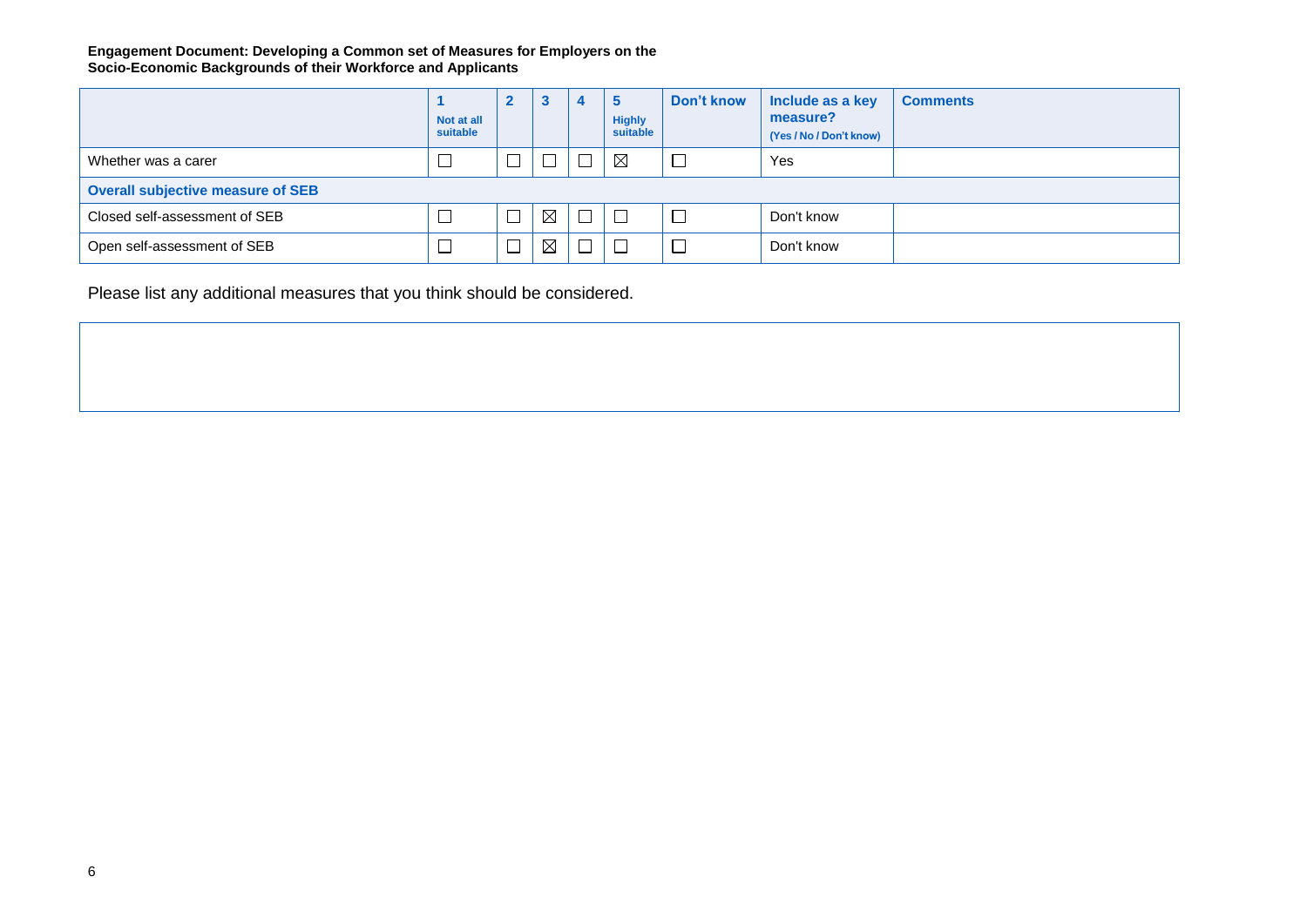#### **Question 3**

Should the same measures be used for both new entry level hires (e.g. graduate / apprenticeship) as experienced hires and the existing workforce?

 $\boxtimes$  Yes  $\Box$  No  $\Box$  Don't know

Please explain your answer:

We believe that it is acceptable to use the same measures for different age cohorts (which is the essence of this question), but it is important for analytical purposes to recognise changing societal conditions which will affect different age groups: eg the recent expansion in university attendance will mean that the next generation are much more likely than previous generations to have a graduate parent; older workers who benefitted from free university education may have been less likely to have needed to work during their courses than those currently at university.

For analytical purposes it may therefore be important to correlate the socio-economic questions with age: for some purposes it may be necessary to know whether the "experienced hire" is 60 or 25.

We also note that social mobility criteria may differ in appropriateness depending on the purpose for requesting the information. In the context of the Bar, for example, applicants for access schemes such as the Bar Placement Week are selected on the basis of criteria concerned with a lack of opportunity, whereas scholarships may be means-tested, focussing upon income. Therefore different criteria may carry different weight depending on the purpose for which the information is collected.

#### **Question 4**

Please indicate with an X how important you think it is for these measures (or alternative measures to be identified) to be applicable to those who grew up overseas. 1 indicates that you consider this to not be important at all, and 5 indicates you consider this to be essential.

| Not important at all |             |  | <b>Essential</b> | Don't know |
|----------------------|-------------|--|------------------|------------|
|                      | $\boxtimes$ |  |                  |            |

Please explain your answer:

In an increasingly globalised world it seems odd not to have measures which are applicable to those who grew up abroad. However, we think that it is difficult for employers to make a meaningful assessment of the socio-economic background of those growing up abroad. Moreover, overall results may be skewed if the questions are not well-suited to ascertaining the socio-economic backgrounds of those who grew up abroad

## **Question 5**

If you consider a composite measure (i.e. collating numerous measures into a single output measure) to be important, do you have any views on the most suitable methodology (e.g. scoring /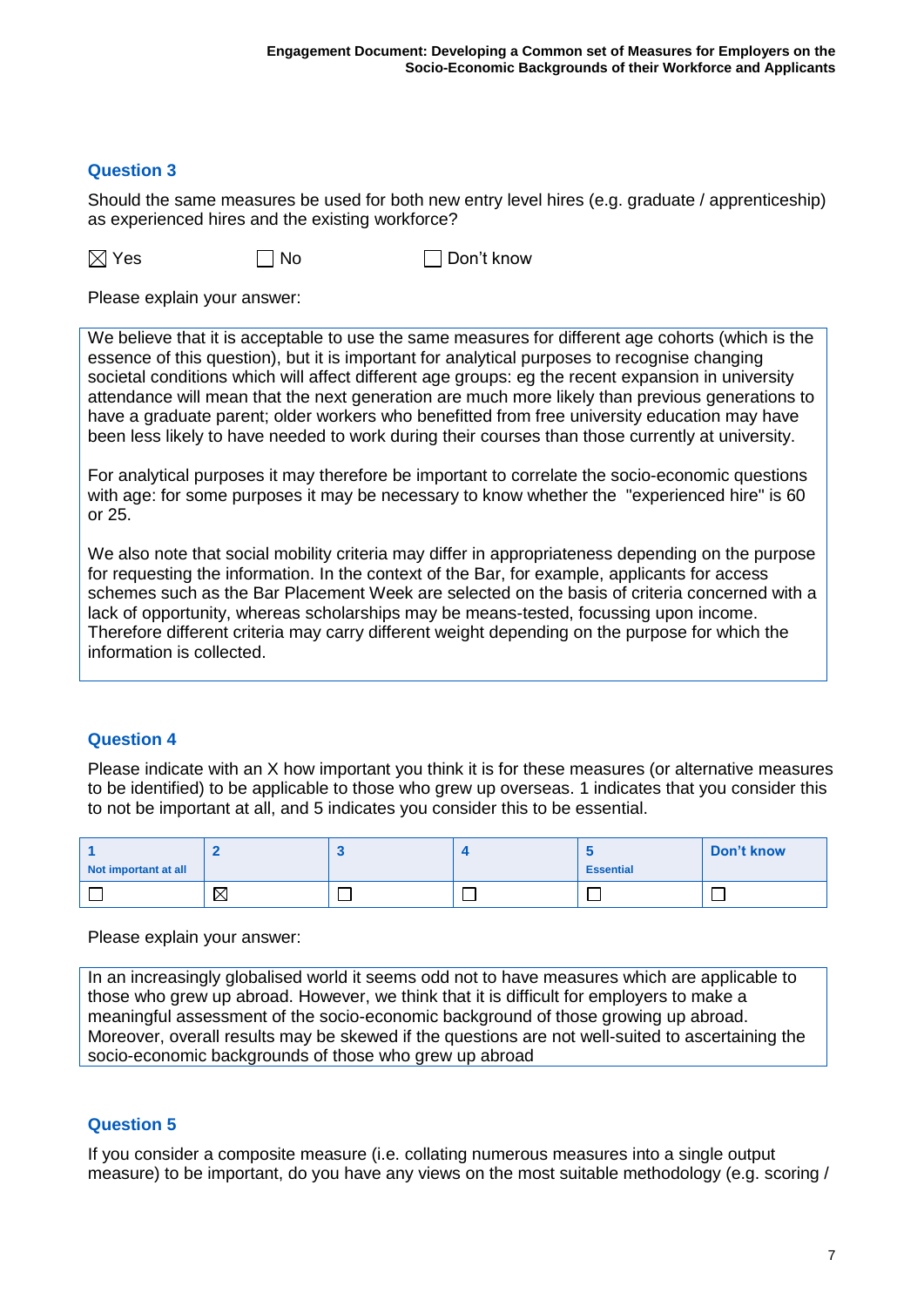flagging) for developing a composite measure? Are there any important interactions between measures that you believe should be noted?

We are strongly opposed to a composite score. None of the measures are perfect measures of a candidate's background, they are simply proxies. Moreover some (eg parental income) measure only economic capital, whereas others (eg time spent in care) also measure social or cultural capital. Turning the responses into scores and combining them loses the nuances which are important for proper analysis.

## **Question 6**

What are the main barriers to your organisation collecting socio-economic background data?

|                                       | Not a barrier | $\overline{2}$ | 3 | 4 | 5<br><b>Major barrier</b> | Don't<br>know |
|---------------------------------------|---------------|----------------|---|---|---------------------------|---------------|
| Lack of expertise to analyse findings | $\mathbf{L}$  |                |   |   |                           |               |
| <b>Inflexible ICT or HR systems</b>   |               |                |   |   |                           |               |
| Lack of board / senior sign-up        |               |                |   |   |                           |               |
| <b>Concerns about staff response</b>  |               |                |   |   |                           |               |
| <b>Size of organisation</b>           |               |                |   |   |                           |               |
| Lack of business case for change      |               |                |   |   |                           |               |
| <b>Lack of resources</b>              |               |                |   |   |                           |               |
| Other – please state below            |               |                |   |   | $\boxtimes$               |               |

## **Question 7**

What would make it more likely for your organisation to adopt a socio-economic background measure?

As with most diversity criteria, we struggle to collect data because some applicants have a perception that the Bar is not a diverse place. At the stage when we collect data about social mobility (in the Pupillage Gateway), candidates are aware of being in very strong competition with others and so may have concerns about highlighting their application 'for the wrong reasons', even if assured that those making selection decisions do not see the diversity data.

In 2015 for example, 14% of candidates chose not to answer a question about free school meals.

## **Question 8**

Would you be willing to publish anonymised data on the socio-economic background of your workforce, or to deposit your data in a secure database that academics and researchers could access?

 $\boxtimes$  Yes  $\Box$  No